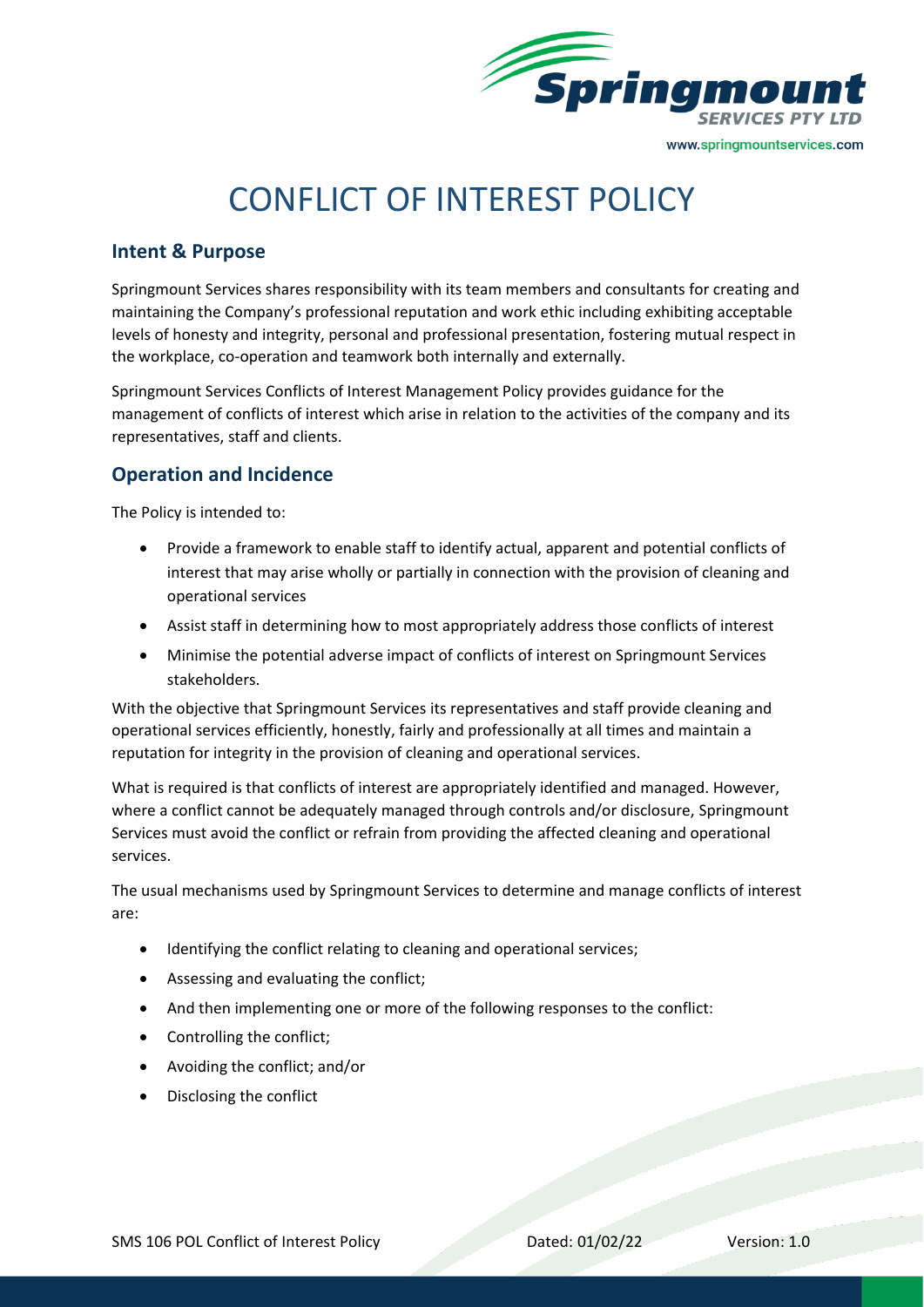

#### *Identifying and Assessing Conflicts Of Interest*

Before any management of conflicts of interest can be undertaken, those conflicts must first be identified and assessed. All staff is expected to be able to identify actual or potential conflicts of interest.

It is often difficult for staff who are directly involved in the provision of a cleaning and operational services to fully identify conflicts of interest. If a staff member suspects or is unsure in relation to any potential conflict of interest, they are expected to refer the matter to the National General Manager Operations in conjunction with the National Manager Risk & Compliance for consideration. The staff member will make available all information relevant to the consideration of whether a conflict of interest exists and the evaluation of that conflict.

In the event that a conflict of interest is identified, the level of materiality of that conflict must then be assessed. If a conflict has a low level of materiality, then little or no action may be required to address it. If the conflict is of an intermediate level, then it may be capable of being managed through controls and/or disclosure. If the conflict is of a serious nature, then the appropriate course is likely to be to avoid the conflict altogether.

#### *Controlling Conflicts Of Interest*

Once a conflict of interest has been identified, an appropriate control must be applied so as to ensure that the quality of cleaning and operational services being provided is not compromised. Such controls may include:

Disclosing the conflict of interest;

- Avoiding the conflict by declining to provide the cleaning and operational services;
- Allocating another representative or representatives to provide the service; or
- Implementing appropriate protections to ensure that the service is provided by representatives who are partitioned from other staff, information and circumstances which give rise to the conflict.

The Chief Operating Officer together with the General Manager – Corporate Services will be primarily responsible for determining the appropriate controls to be applied to a conflict of interest.

In the event of serious conflicts of interest which are likely to have a material adverse effect on stakeholders and/or the quality of cleaning and operational services provided, the Chief Operating Officer is required to escalate the matter to the Managing Director.

#### *Avoiding Conflicts of Interest*

Any conflicts which have a serious potential impact on Springmount Services and/or its stakeholder holders must be avoided. In such cases, an attempt to manage the conflict or to affect disclosure is likely to be an insufficient measure. The Chief Operating Officer is primarily responsible for determining whether a conflict of interest should be avoided and, if so, how to implement that determination.